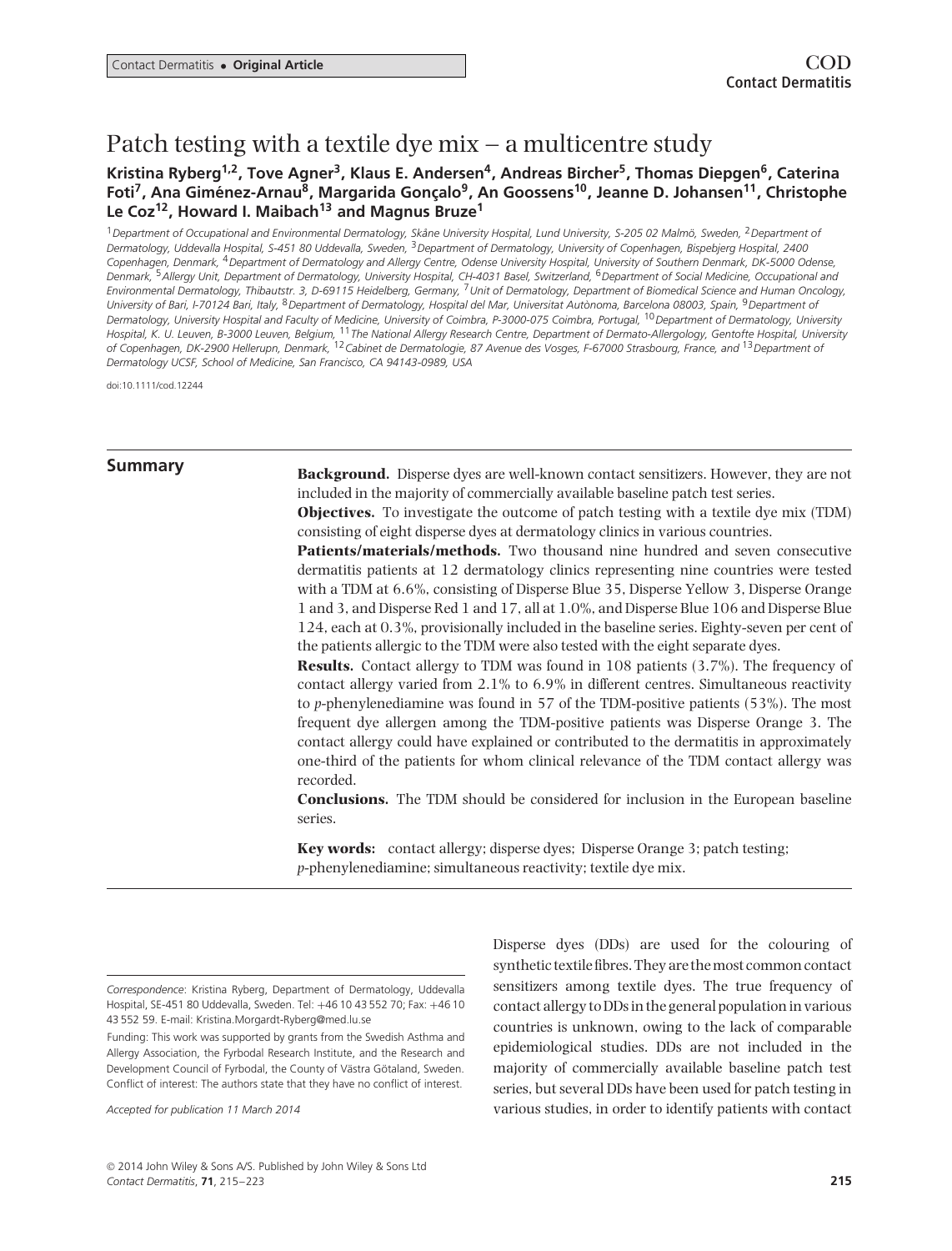allergy to these textile dyes  $(1-3)$ . In a recently published study from the United States, the authors concluded that supplementing the baseline series with a textile series would increase the rate of detection of patients with textile dye allergies (4). To save space and time, mixes of DDs have been used in several studies (3, 5–9). The frequency of contact allergy found in these studies has raised the question of whether a textile dye mix (TDM) should be included in the baseline series (10). Unfortunately, the frequency of allergic patients in most of the studies cannot be compared, because of different inclusion criteria and different composition of the mixes. In a previous study performed in Belgium and Sweden, consecutive patients were patch tested with a TDM consisting of eight DDs at a concentration 6.6%; 4.2% of the Belgian patients and 2.1% of the Swedish patients were allergic to the mix (11).

The present study investigated the outcome of patch testing with this TDM containing the eight DDs at the same concentration, 6.6%, in dermatology clinics from the European Environmental Contact Dermatitis Research Group (EECDRG). The results will contribute to the decision on whether a mix of DDs qualifies for inclusion in the European baseline series.

## **Materials and Methods**

#### *Study population*

Twelve patch testing clinics representing nine countries participated in the study from January to June 2011. In these clinics, 2907 consecutively patch tested dermatitis patients, 943 males (mean age 47.7 years, range 8–90 years) and 1964 females (mean age 45.7 years, range 4–92 years), took part, distributed by the 12 clinics as summarized in Table 1.

### *Substances*

The eight dyes included in the TDM 6.6% petrolatum (pet.) – Disperse Blue 35, Disperse Yellow 3, Disperse Orange 1 and 3, and Disperse Red 1 and 17, all 1.0% wt/wt (pet.), and Disperse Blue 106 and Disperse Blue 124, each 0.3% wt/wt (pet.) – were bought from Chemotechnique Diagnostics (Vellinge, Sweden). Disperse Blue 106 and Disperse Blue 124 were both included in the TDM at a concentration of 0.3%, because of their strong allergenic potential (12). The TDM and the separate dye preparations used for patch testing at the participating clinics were prepared from the same batches at the department in Malmö.

#### *Patch testing*

The test preparation with the TDM 6.6% pet. was provisionally included in the baseline series of the

12 participating EECDRG clinics. Patch testing and reading of the patch tests were performed according to the routines of the participating clinics, with Finn Chambers® (diameter, 8 mm; Epitest Ltd, Tuusula, Finland) on Scanpor® tape (Norgesplaster A/S, Vennesla, Norway) in 10 clinics, and IQ chambers<sup>TM</sup> ( $9 \times 9$  mm<sup>2</sup>; Chemotechnique Diagnostics) and IO Ultra<sup>®</sup> (8  $\times$  8 mm<sup>2</sup>; Chemotechnique Diagnostics) (13) in two clinics. The dose for the pet. preparations was 20 mg for a Finn Chamber<sup>®</sup> (13). The test chambers were left on the back for 2 days, and readings were performed according to the guidelines of the International Contact Dermatitis Research Group (14). Reading were performed on D2–D4 (reading 1). In six clinics (1654 patients), readings were also performed on D6–D8 (reading 2). Any positive reaction, either on D2–D4 or D6–D8, was registered as a positive reaction in the present study. The patients with positive reactions  $(+, ++, +++)$  to at least one of the TDM, *p*-phenylenediamine (PPD) 1.0% wt/wt (pet.), *N*isopropyl-*N*- -phenyl-1,4-phenylenediamine (IPPD) 0.1% wt/wt (pet.) or benzocaine 5.0% wt/wt (pet.) at the first patch test reading were tested with the eight individual DDs at the same concentration as in the TDM, and also with Disperse Blue 106 and Disperse Blue 124 at 1.0% (Disperse Blue 106 and Disperse Blue  $124$  were tested at two concentrations  $-0.3\%$ and 1.0%). In one clinic (332 patients), black rubber mix (BRM) 0.6% wt/wt (pet.), consisting of three components [N,N'-diphenyl-1,4-phenylenediamine, Ncyclohexyl-N'-phenyl-1,4-phenylenediamine, and IPPD, at 0.2% wt/wt (pet.) each], was tested instead of IPPD alone. An individual test protocol was filled in for each patient with patch test reactions (allergic, doubtful, or irritant) to at least one of the following test preparations: the TDM, any of its eight ingredients, PPD, IPPD/BRM, or benzocaine. It was emphasized that all patch test reactions without an obvious morphology of an allergic or irritant nature were to be classified as doubtful. In 10 of the 12 patch testing centres, the sites of dermatitis and an assessment of clinical relevance of the contact allergy to the TDM were registered in the test protocol. This assessment was performed by the test-reading dermatologist together with the patient.

#### *Statistical analysis*

Fisher's exact test was used to investigate any sex differences in the frequencies of positive reactions and differences in frequencies related to the test units used (Finn Chambers<sup>®</sup> as compared with IQ chambers<sup>TM</sup>/IQ Ultra®). Frequencies of contact allergy to the TDM, PPD, IPPD, benzocaine and the TDM alone, without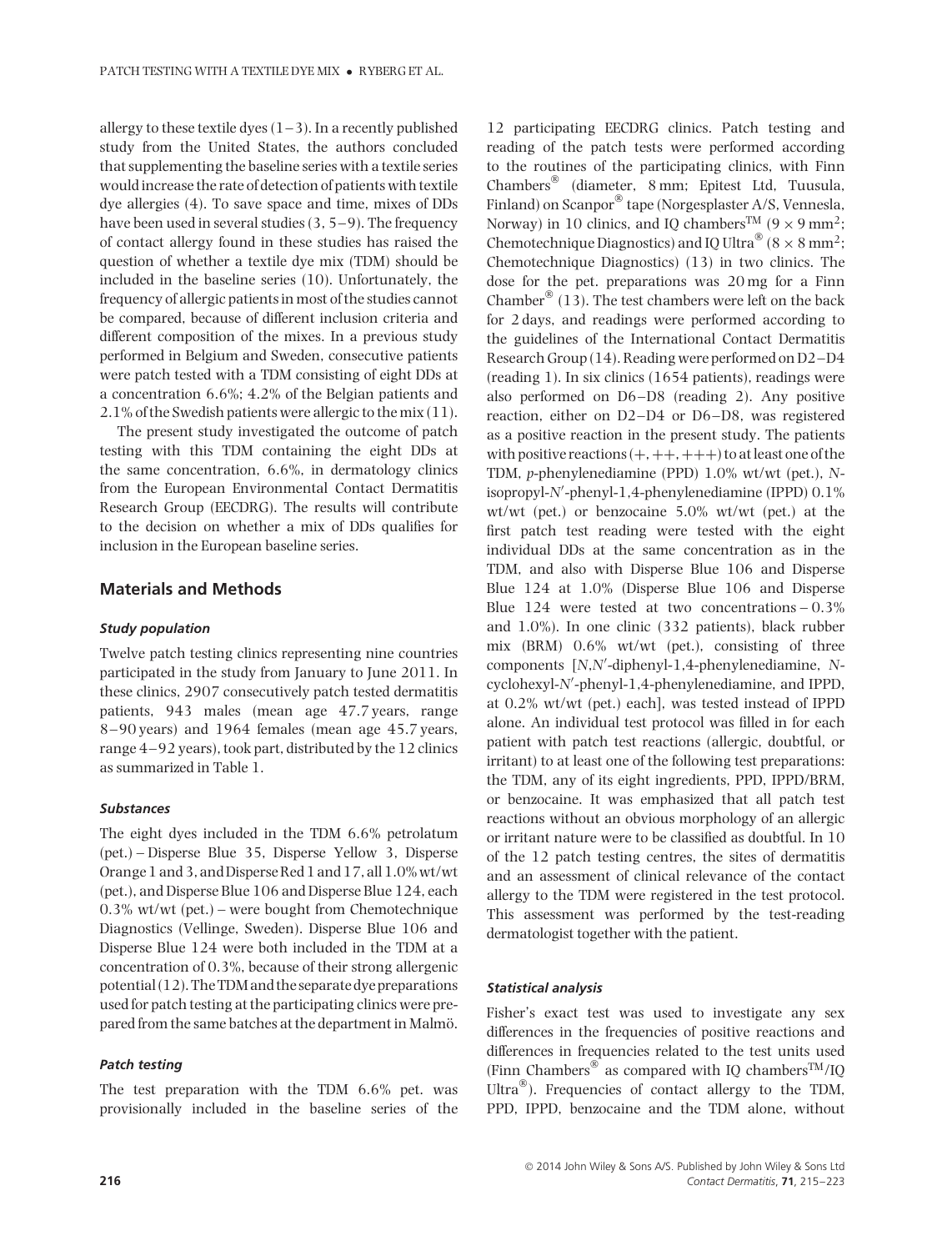|                                                                                                                                              |            |                                       |                     |              |          |             |                      |                  | Simultaneous positive patch test reactions |                                          |                 |
|----------------------------------------------------------------------------------------------------------------------------------------------|------------|---------------------------------------|---------------------|--------------|----------|-------------|----------------------|------------------|--------------------------------------------|------------------------------------------|-----------------|
|                                                                                                                                              | Total      | Females                               | <b>TDM-positive</b> | PPD-positive | IPPD-    | Benzocaine- | TDM+PPD              | $TDM + PPD$      | $TDM + IPPD$                               | benzocaine-<br>benzocaine/<br>$+$ NO $+$ | Solely TDM/     |
|                                                                                                                                              | tested     | $(\%)$                                | (%)                 | (%)          | positive | positive    | <b>/TDM-positive</b> | PPD-positive     | IPPD-positive                              | positive                                 | TDM-positive (% |
| Barcelona, Spain                                                                                                                             | 136        | ၜ<br>84 (61                           | 6(4.4)              | 2(1.5)       |          |             | 2/6                  |                  |                                            |                                          | 4/6 (66.7)      |
| Bari, Italy                                                                                                                                  |            | 386 (71                               | 19(3.5)             | 14(2.6)      |          |             | 13/19                | 13/14            |                                            |                                          | 6/19 (31.6)     |
| Basel, Switzerland                                                                                                                           |            | $\widehat{\infty}$<br>91 (62.         | 3(2.1)              | 2(1.4)       |          |             | 2/3                  |                  | $\infty$                                   |                                          | $1/3$ (33.3)    |
| Coimbra, Portugal                                                                                                                            | <u>091</u> | 12(70.0)                              | 1(6.9)              | 9(5.6)       |          |             |                      |                  |                                            | $\geq$                                   | 3/11(27.3)      |
| Copenhagen (Bispebjerg), Denmark                                                                                                             | 293        | $\tilde{\mathcal{L}}$<br>194 (66      | 10(3.4)             | 3(1.0)       |          |             | $\frac{211}{270}$    |                  | $\Im$                                      | O/O                                      | 8/10 (80.0)     |
| Copenhagen (Gentofte), Denmark                                                                                                               | 586        | Ā<br>424 (72                          | 13(2.2)             | 14(2.4)      |          |             |                      |                  | 1/5                                        | S                                        | 5/13 (38.5)     |
| Heidelberg, Germany                                                                                                                          |            | 28 (54.9)                             | 2(3.9)              | 2(3.9)       |          |             |                      |                  | $\infty$                                   | $\overline{S}$                           | 2/2 (100.0      |
| Leuven, Belgium                                                                                                                              | 245        | $\widehat{\sigma}$<br>164 (66         | 16(6.5)             | 11(4.5)      |          |             | 9/16                 |                  | $\infty$                                   | 3/3                                      | 6/16 (37.5)     |
| Malmö, Sweden                                                                                                                                | 332        | $\odot$<br>221 (66                    | 13(3.9)             | 12(3.6)      |          |             | 9/13                 | 9/12             | $1/2*$                                     | $\rm O2$                                 | 4/13 (30.8)     |
| Odense, Denmark                                                                                                                              | 256        | $\widehat{\infty}$<br><b>153 (59)</b> | 7(2.7)              | $\circ$      |          |             | $\overline{C}$       | O/O              | 1/1                                        | $\infty$                                 | 6/7 (85.7)      |
| San Francisco, USA                                                                                                                           |            | 35 (70.0)                             | 2(4.0)              | 1(2.0)       |          |             | 1/2                  | $\overline{1/1}$ | $\infty$                                   | S                                        | $1/2$ (50.0)    |
| Strasbourg, France                                                                                                                           |            | 72 (64.9)                             | 6(5.4)              | 5(4.5)       |          |             | 5/6                  | 5/5              |                                            | $\infty$                                 | 0/6 (0)         |
| Total                                                                                                                                        | 2907       | <u>့</u><br>1964 (67                  | (3.7)               | 75 (2.6)     | (0.4)    | 8(0.3)      | 57/108 (52.8)        | 57/75 (76.0)     | 5/12(41.7)                                 | 5/8 (62.5)                               | 46/108 (42.6)   |
| *Patch tested with black rubber mix, consisting of N,N'-diphenyl-1,4-phenylenediamine, N-cyclohexyl-N'-phenyl-1,4-phenylenediamine, and IPPD |            |                                       |                     |              |          |             |                      |                  |                                            |                                          |                 |

| <b>PetP</b>                                                              |                                             |                              |
|--------------------------------------------------------------------------|---------------------------------------------|------------------------------|
| ں W V°                                                                   |                                             |                              |
|                                                                          | "ive patients to TIM and i-                 |                              |
| e when t                                                                 |                                             | n mm <sub>or</sub>           |
|                                                                          |                                             |                              |
|                                                                          |                                             |                              |
|                                                                          |                                             | $M$ $\sim$ $+$ $\sim$ $\sim$ |
| "PPD) and be                                                             |                                             |                              |
|                                                                          |                                             |                              |
| i control                                                                | $\cdots$ and $\cdots$ and in PPD-nositive . | $+$                          |
|                                                                          |                                             |                              |
|                                                                          |                                             |                              |
| Í                                                                        |                                             | $M$ in the na                |
|                                                                          | I PPD in T                                  |                              |
| $\mathbf{r}$ + $\mathbf{r}$ + $\mathbf{r}$ + $\mathbf{r}$ + $\mathbf{r}$ |                                             |                              |
|                                                                          | M an                                        |                              |
|                                                                          |                                             |                              |
| ŕ,                                                                       | entions to TD                               |                              |
| i                                                                        |                                             |                              |
|                                                                          |                                             |                              |
|                                                                          |                                             |                              |
|                                                                          |                                             |                              |
| $\overline{1}$                                                           |                                             |                              |
|                                                                          | $\sim$ climics $\sim$                       |                              |
|                                                                          |                                             |                              |
| le dve mıx                                                               | l                                           |                              |
| Fost <sub>1</sub>                                                        |                                             |                              |
|                                                                          | int                                         | DM se                        |
|                                                                          |                                             | ۴<br>ڊ                       |
|                                                                          | $\cdots$ and $\overline{7}$ and $\cdots$    | ؟<br>ت<br>i                  |
|                                                                          | $\cdots$                                    |                              |
|                                                                          |                                             |                              |
|                                                                          | The second in the                           |                              |
|                                                                          |                                             |                              |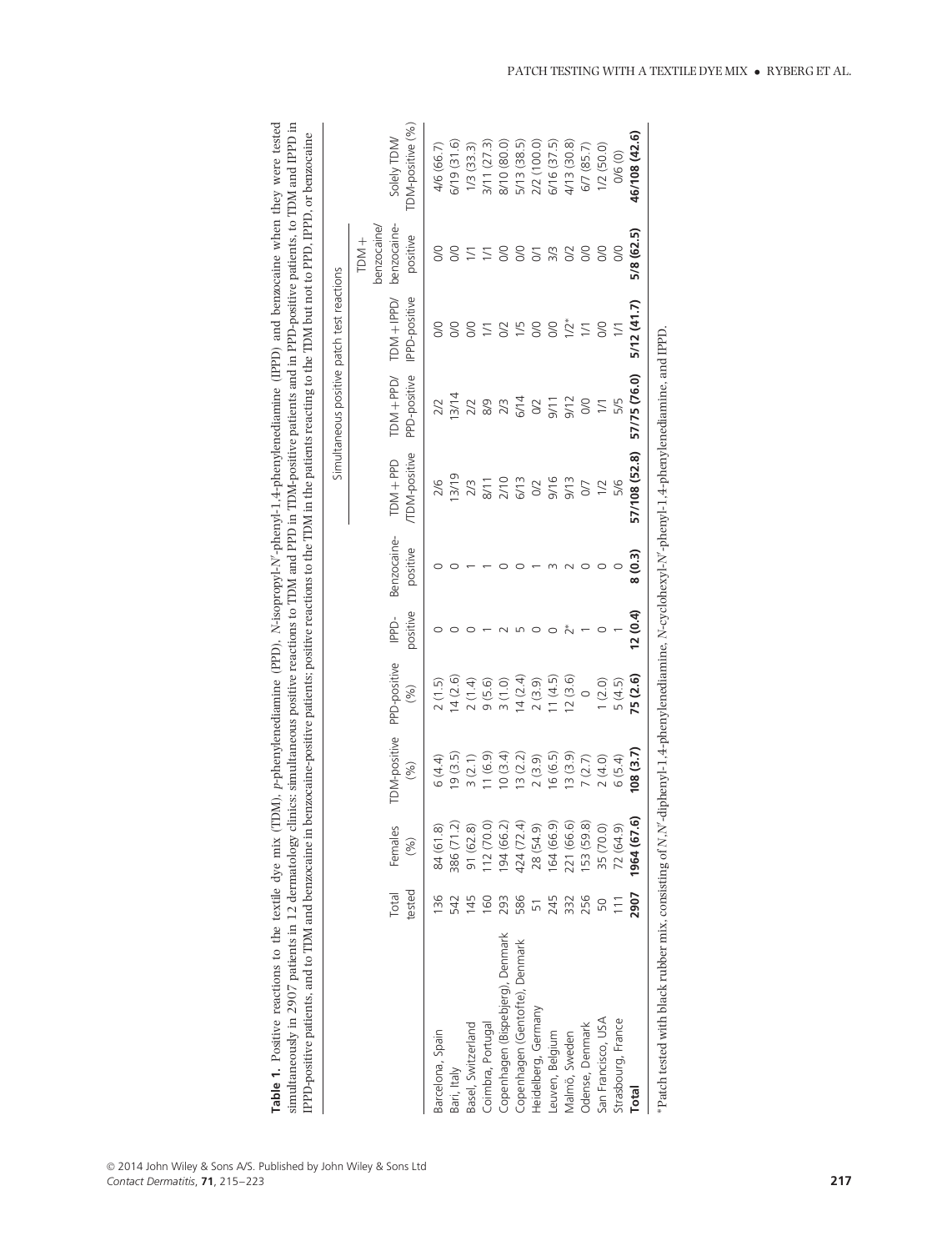any simultaneous contact allergy to PPD and/or IPPD and/or benzocaine, were compared between the Nordic test clinics (Denmark and Sweden) and the non-Nordic clinics. The body site distribution of the dermatitis in the TDM-positive patients with clinically relevant dermatitis was compared with the sites of the dermatitis in the TDMpositive patients not considered to have textile-related skin problems. We regarded a two-sided *p*-value of *<* 0.05 as statistically significant.

# **Results**

The results are summarized in Table 1. In the 6-month period, 2907 patients were patch tested, and contact allergy to the TDM was found in 108 patients (3.7%). Six of the patients had positive test reactions to the TDM first seen at the D6–D8 reading. The frequency of contact allergy varied from 2.1% to 6.9% in different centres (Fig. 1). Sixty-nine per cent of the test reactions were strong  $(++/+++)$ . Furthermore, 38 doubtful  $(1.3\%)$  and eight (0.3%) irritant reactions to the TDM were reported. More women reacted to the TDM (4.2% versus 2.7% of the men,  $p = 0.036$ ).

Contact allergy to PPD was found in 75 patients  $(2.6\%; 3.2\%$  of females and 1.4% of males;  $p = 0.004$ ). Simultaneous reactivity to PPD was found in 57 of the TDM-positive patients (53%), and simultaneous reactivity to TDM was found in 76% of the PPD-positive patients (Table 1). Moreover, 42.6% of the TDM-positive patients did not react to PPD, IPPD/BRM, or benzocaine. Table 2 shows the number of positive reactors, contact allergy rates and statistical differences (Fisher's exact rest, two-sided) for the TDM, PPD, IPPD, benzocaine and the TDM without any simultaneous contact allergy to PPD, IPPD and benzocaine for the Nordic centres (Denmark and Sweden) and the non-Nordic centres. The contact allergy frequencies were statistically significantly higher for the TDM and PPD in the non-Nordic centres, whereas a statistically significantly higher contact allergy frequency for IPPD was found for the Nordic centres, independently of whether the BRM-positive patients in Malmö were included or not. The frequency of TDM contact allergy without any simultaneous contact allergy to the sensitizers in Table 2 was the same, 1.6%, in the Nordic and non-Nordic centres.

Of the TDM-positive patients patch tested with the ingredients, 65 of 94 (69%) were allergic to at least one separate ingredient when it was tested at the same concentration as used in the TDM. The most frequent single dye allergen was Disperse Orange 3, followed by Disperse Orange 1 (Fig. 2). All but 1 patient allergic to Disperse Orange 3 also reacted to PPD, whereas only a few patients allergic to Disperse Blue 106 and/or Disperse Blue 124 also reacted to PPD (Fig. 2).

The distribution of the dermatitis was registered in 95 of 108 TDM-positive patients. The hands and face were the most common sites of dermatitis in these patients. The contact allergy to the DDs (immunologically acquired delayed hypersensitivity) could explain or contribute to the dermatitis in 29 of the 93 TDM-positive patients (31%) for whom an assessment of clinical relevance was performed. Dermatitis on the neck and on the trunk was statistically significantly more common in those 29 patients than in the 64 patients not considered to have a textile-related dermatitis. The body site distribution of the dermatitis in these two groups of TDM-positive patients is shown in Table 3. Allergic reactions to Disperse Orange 3 were found in 12 of the 29 patients with clinically relevant TDM contact allergy, all of whom were simultaneously allergic to PPD. Of the remaining 17 patients, 12 reacted to at least one ingredient, 6 of them to Disperse Blue 106 and/or Disperse Blue 124. None of these 6 patients reacted to Disperse Orange 3 or PPD.

#### **Discussion**

In the present study, the frequency of patients with contact allergy to the TDM at 12 dermatology departments in nine countries was evaluated (Table 1). Here, 3.7% of the patients were allergic to the TDM 6.6% pet., whereas, in the aforementioned study, performed in Malmö and in Leuven from 2006 to 2008, 2.6% of the patients were allergic to the TDM patch tested at the same concentration (11). Contact allergy to the TDM was twice as common in Leuven as in Malmö in that study, and was almost twice as common in our present study. Interestingly, the same relationships were found when the contact allergy rates for the Nordic centres (Denmark and Sweden) and those for the non-Nordic centres (Table 2) were compared. The frequency of TDM-positive patients varied considerably, from ∼ 2% in Basel, Gentofte in Copenhagen, and Odense, to*>* 6% in Leuven and Coimbra (Table 1). In Basel, IQ Ultra® was used, whereas the remaining four clinics used Finn Chambers®; Leuven and Coimbra, which had the highest frequencies, used Finn Chambers®. No statistically significant difference in the frequency of allergic reactions to TDM was found between the patients patch tested with Finn Chambers<sup>®</sup> and those tested with the IQ test units.

In the entire study, 68% of the patch tested patients were females, and they were more often allergic, both to the TDM and to PPD, than the males. Leuven and Coimbra had a higher proportion of women in the patch tested population than Basel and Odense, and Leuven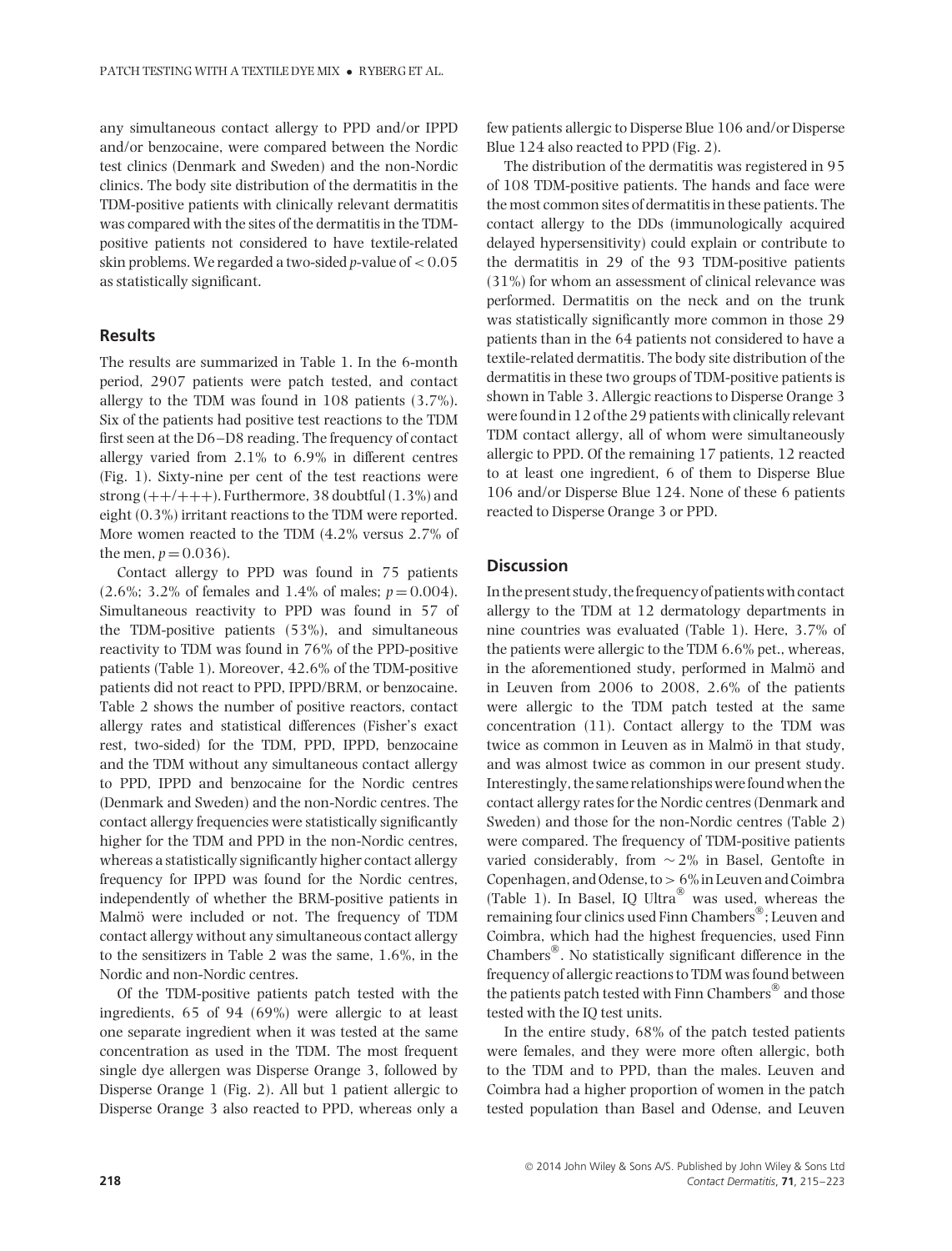

**Fig. 1**. The proportions of positive reactions (%) to the textile dye mix (TDM), *p*-phenylenediamine (PPD), and to the TDM in the patients solely reacting to the mix but not to PPD, *N*-isopropyl-*N'*-phenyl-1,4-phenylenediamine, or benzocaine. The number of patients patch tested at each clinic is shown in paremtheses.

**Table 2.** The number of positive reactors, contact allergy rates and statistical differences (Fisher's exact test, two-sided) for Nordic (Denmark and Sweden) centres and non-Nordic centres for textile dye mix (TDM), *p*-phenylenediamine (PPD), *N*-isopropyl-*N*- -phenyl-1,4-phenylenediamine (IPPD) benzocaine and TDM without any simultaneous contact allergy to any one of PPD, IPPD, and benzocaine

|                         | Nordic countries<br>$n = 1467$ |       | Non-nordic countries<br>$n = 1440$ |      |         |
|-------------------------|--------------------------------|-------|------------------------------------|------|---------|
| Test preparation        | No. of positive reactions      | $\%$  | No. of positive reactions          | $\%$ | p-value |
| <b>TDM</b>              | 43                             | 2.9   | 65                                 | 4.5  | 0.006   |
| <b>PPD</b>              | 29                             | 2.0   | 40                                 | 3.2  | 0.011   |
| <b>IPPD</b>             | 10                             | 0.7   |                                    | 0.1  | 0.021   |
|                         | $(8)^*$                        | (0.7) |                                    |      | (0.024) |
| Benzocaine              |                                | 0.1   | 6                                  | 0.4  | 0.105   |
| Solely TDM <sup>+</sup> | 23                             | 1.6   | 23                                 | 1.6  | >0.3    |

∗Black rubber mix reactions in Malmo are excluded. ¨

†TDM contact allergy without any simultaneous contact allergy to any one of PPD, IPPD, and benzocaine.

and Coimbra had the highest frequencies of TDM-positive patients, with Basel and Odense having a much lower frequency of TDM-positive patients (Table 1; Fig. 1). In contrast, the pattern of a high frequency of women reacting to both the TDM and PPD was not seen in Bari and at the department of Gentofte in Copenhagen, where ∼ 72% of the patch tested patients were women. In Bari, 3.5% of the patients were allergic to the TDM. At Gentofte, only 2.2% of the patch tested patients (all women) reacted to the TDM, and 2.4% reacted to PPD (Table 1). In all other departments, there were more patients (males and females) reacting to the TDM than to PPD. For Barcelona and Bispebjerg in Copenhagen, the frequency of contact allergy to the TDM was at least three times higher than the frequency of contact allergy to PPD.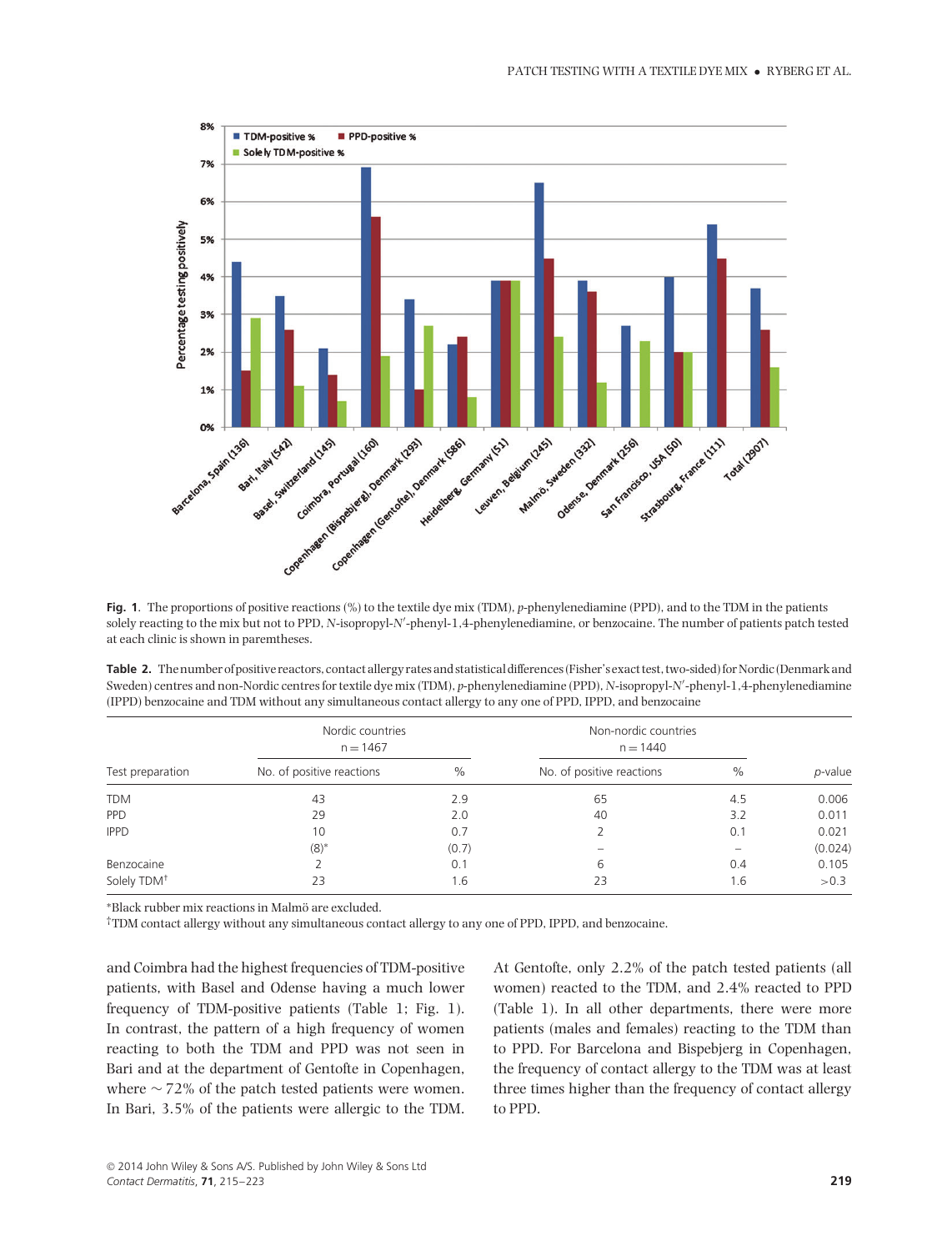

**Fig. 2**. The number of positive reactions to the eight disperse dye ingredients in the textile dye mix in the 94 mix-positive patients when patch tested with the ingredients, and simultaneous contact allergy to *p*-phenylenediamine (PPD) in the patients reacting to each dye included in the mix.

| Table 3. The body site distribution of the dermatitis in the textile dye mix (TDM)-positive patients with clinically relevant contact allergy to |
|--------------------------------------------------------------------------------------------------------------------------------------------------|
| the TDM as compared with the sites of dermatitis in the TDM-positive patients for whom no correlation was found between the TDM contact          |
| allergy and the skin problems                                                                                                                    |

|                    | Clinically relevant<br>$n = 29$ |      | Not clinically relevant<br>$n = 64$ |      | p-value |
|--------------------|---------------------------------|------|-------------------------------------|------|---------|
| Site of dermatitis | No. of reactions                | $\%$ | No. of reactions                    | $\%$ |         |
| Hands              | 13                              | 44.8 | 26                                  | 40.6 | > 0.3   |
| Arms               | 4                               | 13.8 | 10                                  | 15.6 | > 0.3   |
| Trunk              |                                 | 24.1 | 5                                   | 7.8  | 0.044   |
| Neck               | 6                               | 20.7 | 0                                   |      | < 0.001 |
| Face               |                                 | 24.1 | 17                                  | 26.6 | > 0.3   |
| Scalp              | 3                               | 10.3 | 9                                   | 14.1 | > 0.3   |
| Legs               |                                 | 24.1 | 8                                   | 12.5 | 0.223   |
| Feet               | 4                               | 13.8 |                                     | 3.1  | 0.073   |

The European baseline series includes PPD, but also IPPD and benzocaine, which are para-substituted amino-benzene substances and thus chemically related. Here, simultaneous contact allergy to the TDM and to PPD, IPPD/BRM and/or benzocaine was found in 57% of the patch tested patients (Table 1). Some patients who were allergic to the TDM may initially have been sensitized to PPD or to related substances and then reacted to DDs because of cross-reactivity, or they may have

been sensitized by exposure to a common metabolite, rather than DDs in textiles. Another explanation for the simultaneous contact allergy to the TDM, PPD and IPPD/BRM could be a common impurity present in all of the patch test preparations. PPD has long been considered to be a screening allergen for textile dye dermatitis, but is now considered to be a better screening agent for contact allergy to hair dyes than for allergy to DDs (15). However, in a previous study (16), a significant association was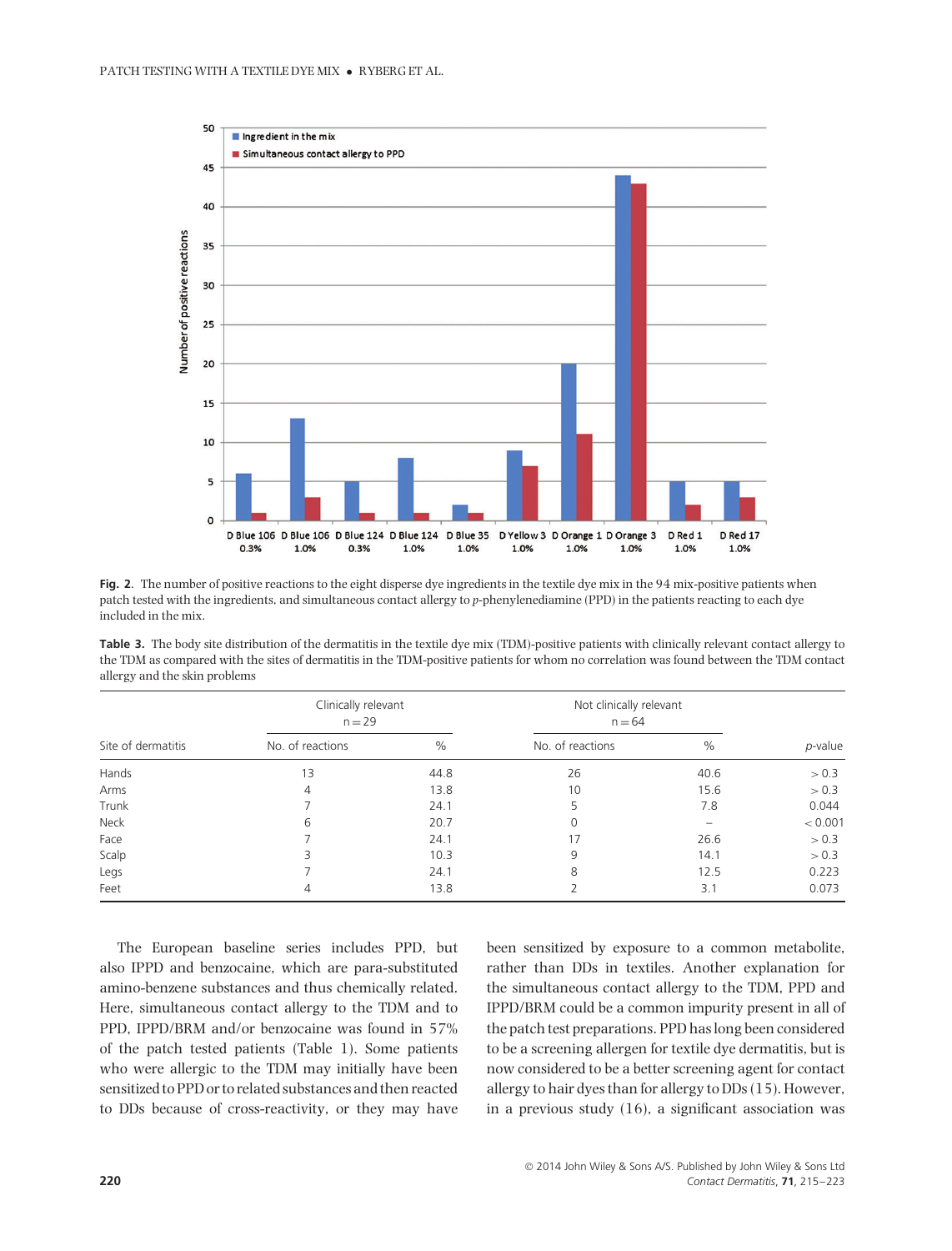seen in females regarding contact allergy to PPD and self-reported skin problems arising from synthetic textile materials. The results from Coimbra and Leuven, with high frequencies of patients allergic both to the TDM and to PPD in the present study, can perhaps be explained by the use of other textiles or by the more frequent use of hair dyes or temporary 'black henna' tattoos by these patients than by patients in other countries. No information was collected in the present study on the textile materials used, the frequency of hair-dyeing, or the types of hair dye used in the participating countries. The difference in rates of contact allergy to PPD between northern European countries and central–southern countries has been reported previously (17). In our study, both the frequency of contact allergy to PPD and the frequency of contact allergy to the TDM were statistically significantly higher in the non-Nordic countries than in the Nordic countries (Table 2), but, considering exclusively TDM-positive patients, there was no difference between the Nordic and non-Nordic clinics (1.6%). Thus, the higher frequency of patients allergic to the TDM in the non-Nordic countries can perhaps be explained by the higher frequency of contact allergy to PPD. In contrast to what was found for the TDM and PPD, the contact allergy rate was significantly higher in the Nordic countries for IPPD. These results may also reflect a difference in the populations studied at various centres, with occupational relevance being more common among patients in the Nordic countries.

Furthermore, women may have a tendency to wear more tight-fitting clothes, leading to increased friction and sweating, and possibly to a higher risk of contact allergy to the DDs used in the textiles. These circumstances may partly explain why women have a higher frequency of contact allergy to DDs. Approximately 43% of the patients allergic to the TDM were not allergic to PPD, IPPD, or benzocaine (Table 1), and 33 of them (72%) were females. These patients would not have been found if they had been patch tested with only the European baseline series, and not with the TDM. TDM-positive patients reacting to Disperse Blue 106 and Disperse Blue 124 less often reacted to PPD than the patients reacting to the remaining DDs in the TDM, as seen in Fig. 2. In the present study, all patients allergic to Disperse Orange 3 and considered to have a textile-related dermatitis also reacted to PPD, whereas the corresponding patients allergic to Disperse Blue 106 and/or Disperse Blue 124 reacted to the TDM but not to PPD. It is important to find these patients, especially as Disperse Blue 106 and Disperse Blue 124 are regarded as strong sensitizers (12, 18).

Of the TDM-positive patients, 69% were allergic to at least one ingredient when it was tested at the same concentration as used in the mix. One possible explanation for why the ingredient testing was negative in some TDM-positive patients could be that the penetration of the ingredients in the TDM into the skin was higher when they were tested together in a mix than when they were tested separately. Another explanation could be a compound allergy caused by additive or synergistic effects of the different substances, as has been shown when other mixes, such as fragrance mix, have been tested (19–21).

The most frequent single dye allergen in the TDMpositive patients in the present study was Disperse Orange 3, followed by Disperse Orange 1. In previous studies, Disperse Orange 1 was the most common allergen in the patients allergic to the mix (3, 11, 22). In several other studies, however, Disperse Blue 106 and Disperse Blue 124 have been described as common allergens (4), and many authors of studies on contact allergy to DDs have recommended them as screening allergens for textile dye dermatitis (8, 23). One possible reason for the difference between these results and those in our studies may be that Disperse Blue 106 and Disperse Blue 124 were tested at 0.3% each in the TDM in our present study, but at a higher concentration, 1% pet. each, in their studies (4, 8, 23).

Thus,∼ 70% of the patients were allergic to at least one ingredient when it was tested at the same concentration as used in the TDM, but a further 8 TDM-positive patients were allergic to Disperse Blue 106 and/or Disperse Blue 124 when these dyes were patch tested at a higher concentration, 1.0% pet. each. These results also raise the question of which is the optimal patch test concentration for the ingredients in the TDM. Generally, the higher the patch test concentration used, the more individual cases of contact allergy to the dyes will be detected. However, a higher patch test concentration creates a higher risk of adverse effects, including the risk of patch test sensitization. Furthermore, concerning Disperse Blue 106 and Disperse Blue 124, previous studies have indicated that all patch test preparations of Disperse Blue 124 contain Disperse Blue 106, and vice versa (24, 25). This must also be considered when deciding on the optimal concentrations for these two blue dyes to be used in a TDM.

The composition of the TDM was identical to that of a mix used earlier by Brandão in Almada, Portugal. This mix has also been used in previous studies performed by the Malmö department. In the present study  $43$  of the 44 TDM-positive patients who were allergic to Disperse Orange 3 also reacted to PPD in the baseline series (Fig. 2). Hence Disperse Orange 3 may, perhaps, be excluded from the mix in the future, but this would need further studies.

There are many possible explanations for the considerable differences in frequencies of contact allergy to the TDM between the various centres, including simultaneous reactions to PPD and the other para-substituted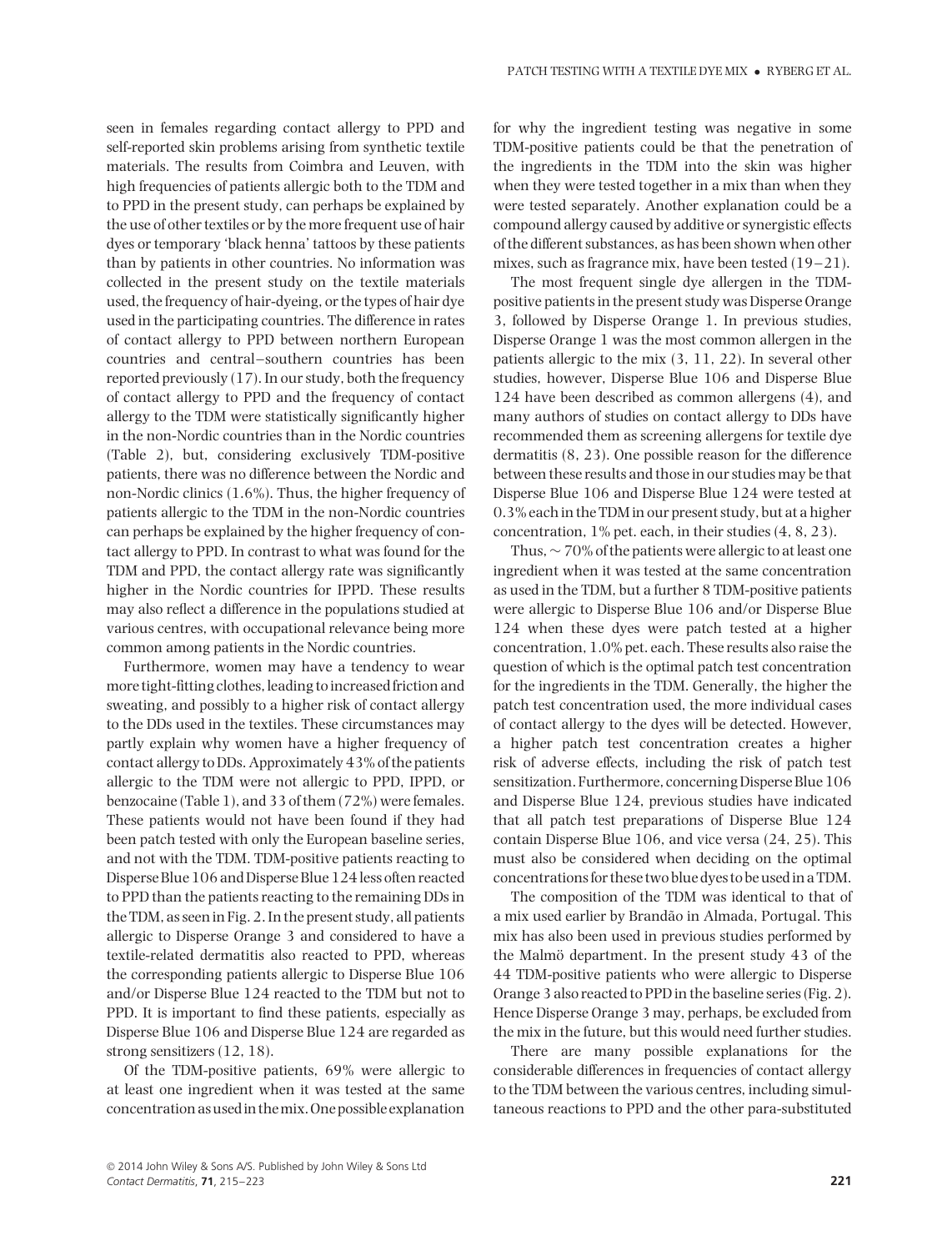amino compounds, differences in referrals of patients for patch testing, and differences in clothing habits. Another explanation may be differences in evaluation of the morphology of a test reaction. The irritant patch test reactions were all reported from two of the participating clinics, both using Finn Chambers<sup>®</sup>, the remaining 10 clinics not reporting irritant patch test reactions. The percentage of doubtful reactions varied from 0% to 3.6%. This variation implies that standardization is warranted not only for the dose of the patch test, but also for the morphology of irritant, doubtful and weak reactions (13). Moreover, although the majority of the patients with contact allergy to the TDM were detected at the first reading on D2–D4, a further 6 TDM-positive patients were found at the second reading on D6–D8. These results indicate the importance of a second late reading for the TDM, as for several other allergens (26–29).

One patient was reported with a late  $+$  reaction, first seen after the second reading on D6–D8. This patient was not tested with the ingredients in the mix. Late patch test reactions appearing *>* 10 days after the test application may indicate active sensitization. In a 4-year review of late reactions by Aalto-Korte et al., some DDs induced late reactions in even higher percentages of patients than PPD did, and the authors concluded that these textile colours were primary active sensitizers, and that concomitant late reactions to PPD may only represent cross-allergy (30). However, a late patch test reaction to Disperse Orange 1 has also been described in a patient previously shown to be allergic to DDs (31). The cause in that case may have been a delayed immune response, or the physicochemical features, metabolism or degradation of the substance, but the mechanism of these late patch test reactions is not completely known, and a retrospective evaluation of the consequences of alleged patch test sensitization indicated that the development of clinical allergic contact dermatitis following patch test sensitization is rare (32).

The hands and face were the commonest sites of involvement in all TDM-positive patients in the present study (Table 3). However, dermatitis on the trunk and on the neck was statistically significantly more common in the TDM-positive patients with clinically relevant contact allergy to the TDM than in the patients where no correlation was found between the TDM contact allergy and the skin problems. The results shown in Table 3 indicate differences in the distribution of the dermatitis, with dermatitis being more frequent on body sites where textile covers the skin in the patients with clinically relevant contact allergy. Unfortunately, no registration of the sites of dermatitis in the TDM-negative patients was performed.

However, some of the self-reported skin problems caused by textiles may also reflect irritant reactions to clothes and other textiles, rather than contact allergy to DDs (33, 34). Furthermore, in the present study, approximately 65–70% of the TDM-positive patients did not have any textile-related skin problems. This can perhaps be explained by the fact that, according to a study published in 2012, the eight DDs used in the mix seem to be rarely used in textiles today (35), but, in contrast to previous suppositions, they are still present in some European clothes (36). Additionally, it is also possible that many of the dyes detected but not chemically identified may be contact sensitizers that cross-react with the DDs in the TDM. Nevertheless, according to the assessment of clinical relevance, contact allergy to the TDM was related to textile dermatitis in *>* 30% of the TDM-positive patients in the present study.

# **Conclusions**

Contact allergy to the TDM was common, as 3.7% of the patients were allergic to it, although the variation between the centres was more than threefold. The contact allergy was interpreted as clinically relevant in approximately one-third of the allergic patients. Patch testing solely with the baseline series (including PPD) would have missed almost one-half of the patients with contact allergy to the textile dyes. Indeed, the rate of contact allergy to the TDM was 1.6% in both the Nordic and non-Nordic countries, when those with simultaneous contact allergy to any one of PPD, IPPD and benzocaine were excluded. The European Society of Contact Dermatitis recommends a sensitizer for inclusion in the baseline series when routine testing of patients with suspected contact dermatitis results in a contact allergy rate exceeding 0.5–1.0% (10). Therefore, the inclusion of a TDM in the European baseline series should be considered (10).

Whether there are other better textile dye mixes with other concentrations and/or dyes included to enable better tracing of contact allergy today and in the near future should be a subject of concern and continuous exploration.

#### **Acknowledgements**

This work was supported by grants from the Swedish Asthma and Allergy Association, the Fyrbodal Research Institute, and the Research and Development Council of Fyrbodal, the County of Västra Götaland, Sweden.